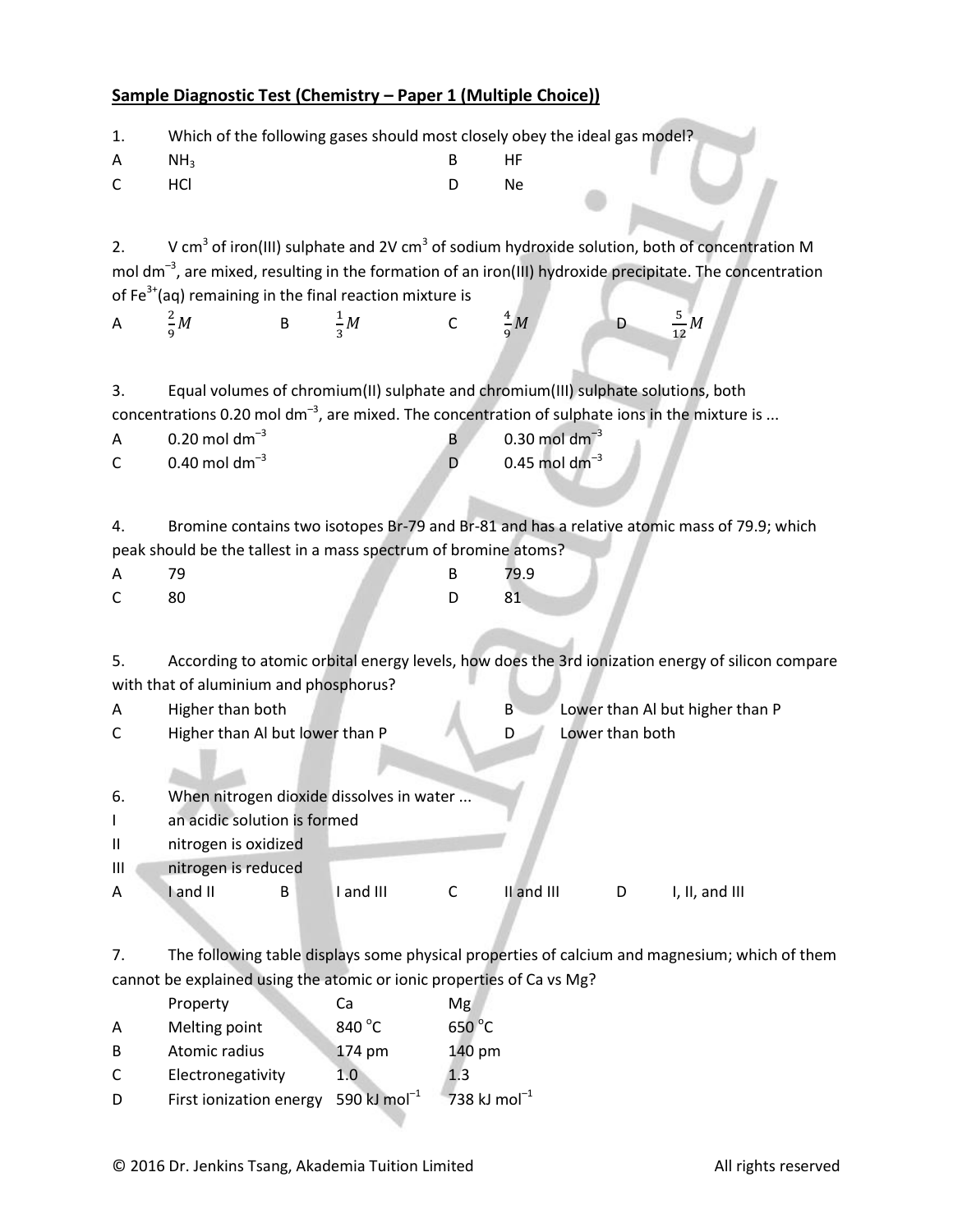8. 0.0100 mol of a transition metal chloride, MCl<sub>3</sub>, is first dissolved in water. Excess silver nitrate is added in order to precipitate out chloride ions as insoluble silver chloride ( $M_r = 143.4$ ). The final mass of silver chloride is found to be 2.868 grams.

The most likely species that reacted with Ag<sup>+</sup> is ...

A  $[M(H_2O)_6]Cl_3$ 

B  $[M(H_2O)_5Cl]Cl_2$ 

- C  $[M(H_2O)_4Cl_2]Cl$
- D  $[M(H_2O)_2Cl_2]Cl$

9. The ion  $[Ni(NH_3)_6]^{2+}$  is blue. Given that ammonia is higher than water in the spectroscopic series, a likely color of  $\left[\mathsf{Ni}(\mathsf{H}_2\mathsf{O})_6\right]^{2+}$  would be ...

| A | green |  | red |  | orange |  | yellow |
|---|-------|--|-----|--|--------|--|--------|
|---|-------|--|-----|--|--------|--|--------|

10. Copper malachite is a natural mineral that contains copper(II) ions, carbonate ions and hydroxide ions; which is a reasonable formula for malachite?

 $A$  Cu(CO<sub>3</sub>)(OH)

- B  $Cu_2(CO_3)(OH)_2$
- C  $Cu_3(CO_3)(OH)_2$
- D  $Cu_3(CO_3)_2(OH)_4$

11. Within sodium carbonate, ethanoic acid and sodium ethanoate, which species features the longest and shortest CO bonds, respectively?

|   | Longest          | Shortest         |
|---|------------------|------------------|
| А | Ethanoic acid    | Sodium carbonate |
| B | Sodium carbonate | Sodium ethanoate |
| C | Sodium ethanoate | Sodium carbonate |

- D Ethanoic acid Ethanoic acid
- 12. Propanone is miscible with water while hexan-1-ol is not. The best explanation is ...
- A Propanone can form dipole-dipole interaction with water but hexan-1-ol cannot
- B Propanone can form hydrogen-bonding interaction with water but hexan-1-ol cannot
- C Propanone can avoid forming hydrogen bonds with water while hexan-1-ol cannot
- D Propanone disrupts hydrogen bonding of water less severely than hexan-1-ol does

13. According to ideas of formal charges, the major resonance contributor of nitrous oxide,  $N_2O (N - 1)$ - - N - - - O) contains ...

- A an  $N=N$  triple bond and an  $N-O$  single bond.
- B an N=N double bond and an N=O double bond.
- C an N=N double bond and an N–O single bond.
- D an N-N single bond and an  $N=O$  triple bond.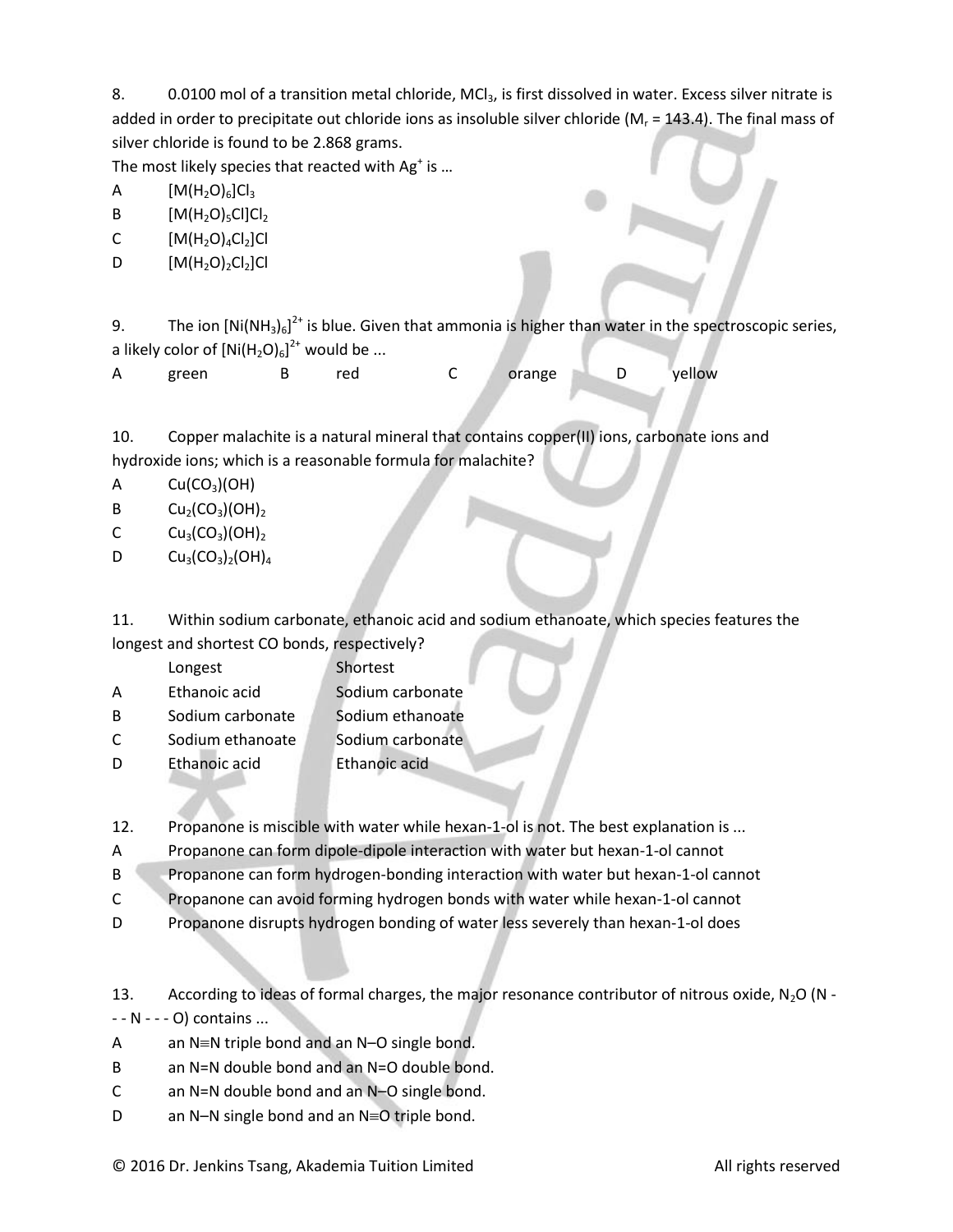14. The hybrid orbitals around the nitrogen atom in the molecule  $HN=CH<sub>2</sub>$  are used in all of the following ways **except** ...

- A forming a  $\sigma$  bond with carbon
- B forming a  $\pi$  bond with carbon
- C forming a  $\sigma$  bond with hydrogen
- D accommodating a lone pair

15. The best way to describe the **average** bond enthalpy of a P–F bond is to use the  $\Delta H_{\text{reaction}}$  for:

A PF<sub>5</sub> (g)  $\rightarrow$  P(g) + 2.5 F<sub>2</sub>(g)

- B 0.2 PF<sub>5</sub> (g)  $\rightarrow$  0.2P(g) + F (g)
- C  $PF_5(g) \to PF_4(g) + F(g)$
- D  $PF_5(g) \rightarrow P(g) + 5F(g)$

16. When 50 cm<sup>3</sup> of 1.0 mol dm<sup>-3</sup> NaCl(aq) is mixed with 50 cm<sup>3</sup> of 1.0 mol dm<sup>-3</sup> AgNO<sub>3</sub>(aq), a silver chloride precipitate is formed along with an increase in temperature of 4.8  $^{\circ}$ C. The experiment is repeated with the same concentration and volume of AgNO<sub>3</sub>(aq) as before, but this time, 100 cm<sup>3</sup> of 0.5 mol dm<sup>-3</sup> NaCl(aq) is used. The expected temperature change should be ...

| A $2.4\,^{\circ}$ C | B $3.2^{\circ}C$ | C $3.6^{\circ}$ C |  | $D$ 4.8 °C |
|---------------------|------------------|-------------------|--|------------|
|---------------------|------------------|-------------------|--|------------|

17. Consider the following three allotropes of phosphorus –  $P_4$ ,  $P_6$  and  $P_2$ . The bond enthalpies of P– P, P=P and P≡P are 200, 350 and 500 kJ mol<sup>-1</sup>, respectively. According to bond enthalpy data alone, the enthalpic stability of these three allotropes should be in the order of … (most stable first)



18. Given the following information:

Enthalpy of hydration of Cr<sup>3+</sup>(g) and SO<sub>4</sub><sup>2-</sup>(g) are p kJ mol<sup>-1</sup> and q kJ mol<sup>-1</sup>, respectively Lattice enthalpy of chromium(III) sulphate(s) (endothermic process) = r kJ mol<sup>-1</sup>

The enthalpy of solution of chromium(III) sulphate is ...

| $2p + 3q - r$ | $3p + 2q - r$ |
|---------------|---------------|
| $r + 2p + 3q$ | $r + 3p + 2q$ |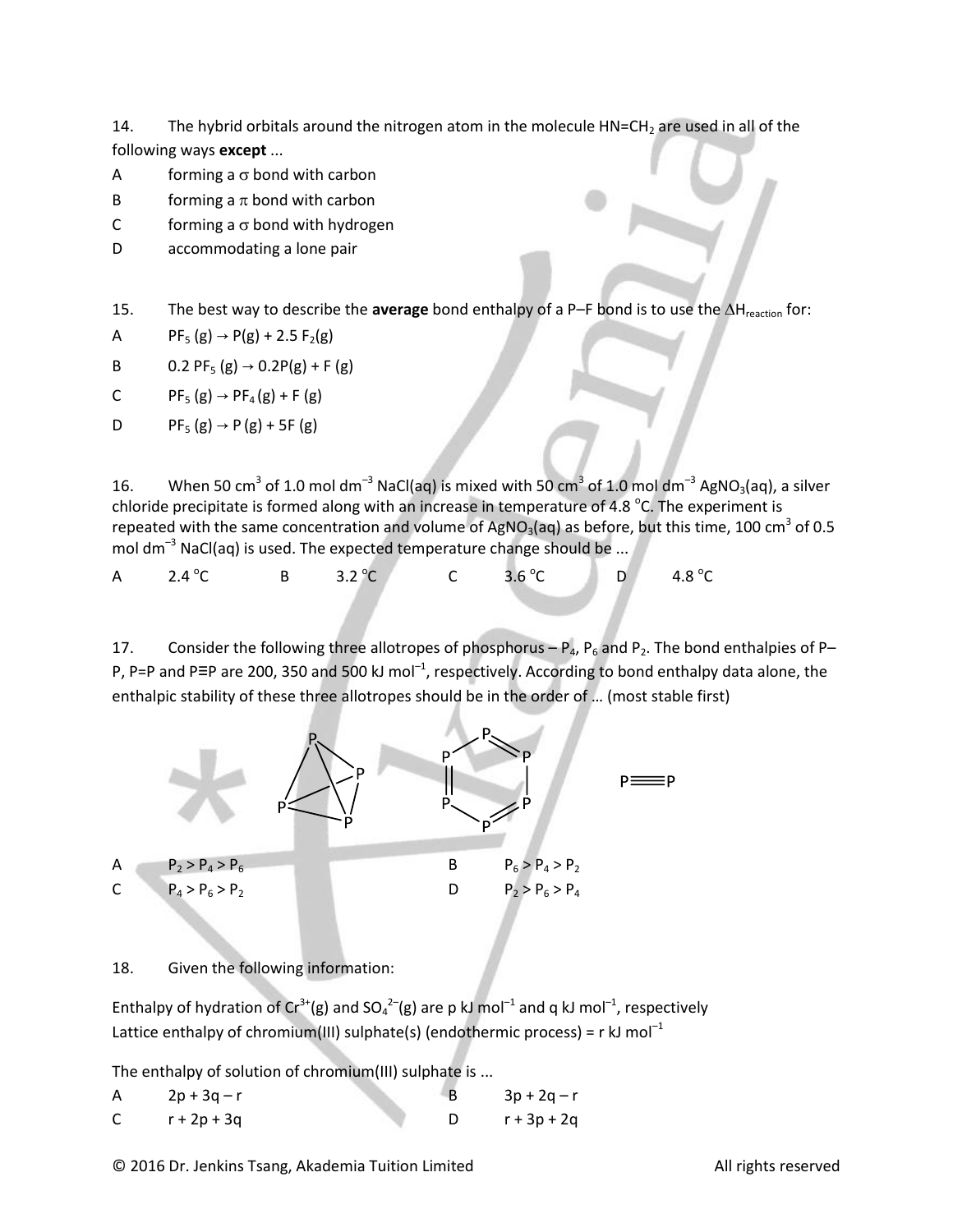19. The following reactions all essentially go to completion at room temperature. Which of the following spontaneous reactions are entropy–driven?

I  $NH_4NO_3(s) + aq \rightarrow NH_4NO_3(aq)$ II  $[Ni(NH_3)_6]^{2*}$ (aq) + 3H<sub>2</sub>NCH<sub>2</sub>CH<sub>2</sub>NH<sub>2</sub>(aq)  $\rightarrow$  [Ni(H<sub>2</sub>NCH<sub>2</sub>CH<sub>2</sub>NH<sub>2</sub>)<sub>3</sub>]<sup>2+</sup>(aq) + 6NH<sub>3</sub>(aq) III  $NH_3(g) + HCl(g) \rightarrow NH_4Cl(s)$ A I and II B I and III C II and III D I, II and III

20. The activation energy and enthalpy for the single-step reaction  $A \rightarrow B$  is +m and +n kJ per mole, respectively. What is the activation energy for the backward reaction?

- A m
- $B \longrightarrow m + n$
- $C$   $m n$
- $D$   $m + n$

21.  $0.60$  grams of Zn (A<sub>r</sub> = 65.4) are added to 100 cm<sup>3</sup> of a 0.10 mol dm<sup>-3</sup> HCl solution, and the volume of  $H_2$  gas collected was monitored (graph to the left).

The experiment was repeated with 100 cm<sup>3</sup> of a 0.20 mol dm<sup>-3</sup> HCl solution, with all other factors kept constant. How should the new volume( $H_2$ ) vs time graph (diagram to the right) look like?

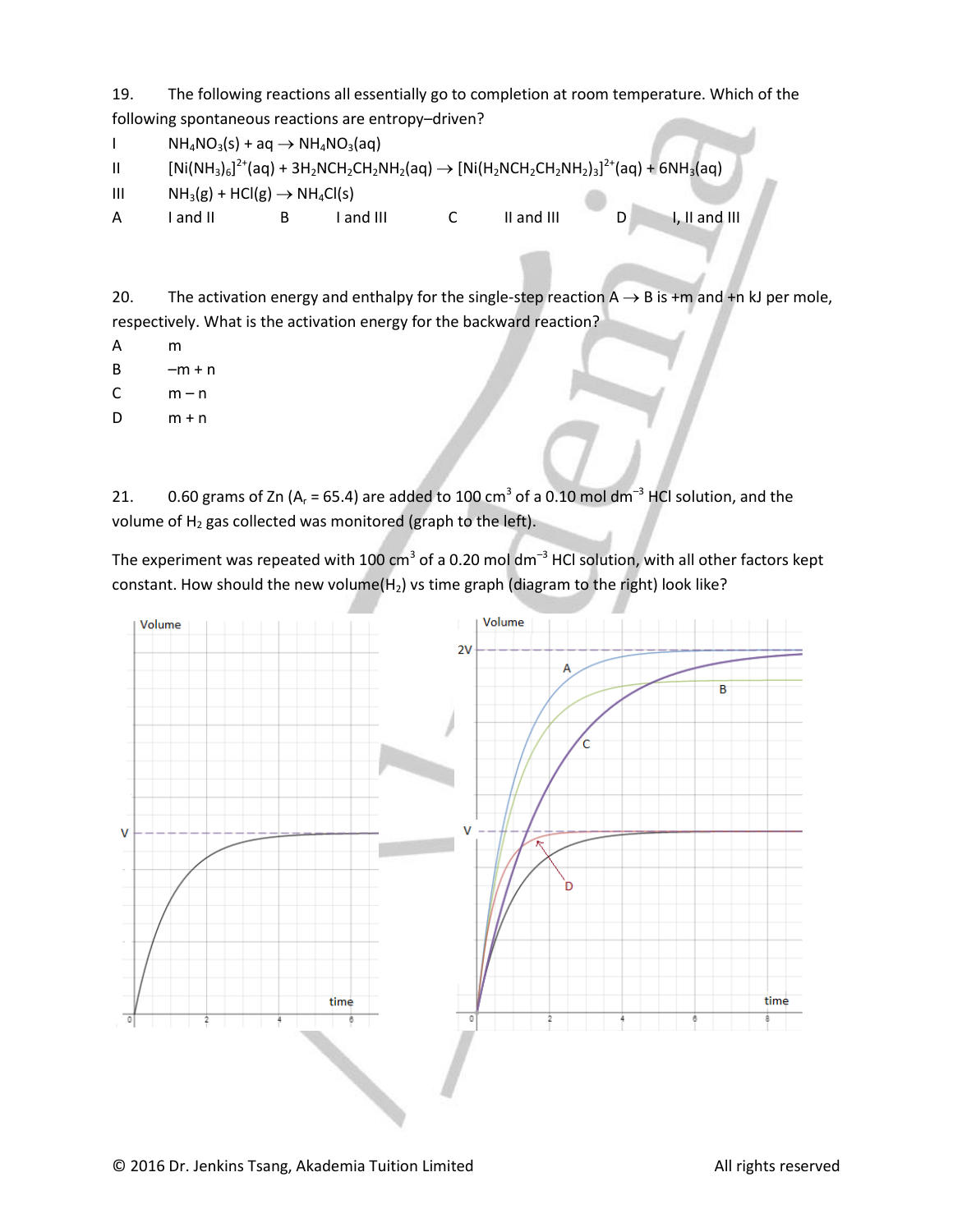22. Consider the following data obtained for the reaction  $A + B \rightarrow C$ :

|   | Run |                                      |       |     |   | [A] (mol dm <sup>-3</sup> ) [B] (mol dm <sup>-3</sup> ) Time to increase [C] from 0 to 0.001 mol dm <sup>-3</sup> (s) |
|---|-----|--------------------------------------|-------|-----|---|-----------------------------------------------------------------------------------------------------------------------|
|   |     | 0.050                                | 0.150 | 132 |   |                                                                                                                       |
|   | 2   | 0.150                                | 0.150 | 44  |   |                                                                                                                       |
|   | 3   | 0.200                                | 0.090 | 55  |   |                                                                                                                       |
|   |     | The overall order of the reaction is |       |     |   |                                                                                                                       |
| А |     | B                                    |       |     | 3 |                                                                                                                       |
|   |     |                                      |       |     |   |                                                                                                                       |

23. The time required for a sulphur precipitate to turn the reaction mixture cloudy during the reaction

 $Na<sub>2</sub>S<sub>2</sub>O<sub>3</sub> + 2HCl \rightarrow 2NaCl + S + SO<sub>2</sub> + H<sub>2</sub>O$ 

is measured at various temperatures. How can a plot of ln(time required) vs  $\frac{1}{T}$  provide you information about parameters in the Arrhenius equation?

|    | $E_a$ can be calculated from | A (Arrhenius constant) is deduced using |
|----|------------------------------|-----------------------------------------|
| А  | gradient $\times$ R          | insufficient information                |
| B  | $-$ gradient $\times$ R      | insufficient information                |
| C. | $-$ gradient $\times$ R      | $\rho^{(y-intercept)}$                  |
| D  | insufficient information     | insufficient information                |
|    |                              |                                         |

24. An equilibrium is established between H<sub>2</sub> + I<sub>2</sub>  $\rightleftharpoons$  2 HI, where [H<sub>2</sub>] = x mol dm<sup>-3</sup>, [I<sub>2</sub>] = y mol dm<sup>-3</sup> and [HI] = z mol dm<sup>-3</sup>. The equilibrium is now disturbed by removing a small amount of I<sub>2</sub>. When a new equilibrium is established, the new equilibrium concentrations of each species will be ...

|   | [H <sub>2</sub> ] | [I <sub>2</sub> ] | $[H1]$ |  |
|---|-------------------|-------------------|--------|--|
| A | < x               | < y               | > z    |  |
| B | < x               | > y               | < z    |  |
| C | > x               | < y               | < z    |  |
| D | > x               | > y               | < z    |  |
|   |                   |                   |        |  |

25. The gaseous equilibrium  $2NO_2(g) \rightleftharpoons N_2O_4(g)$  is established within a syringe when the gas is suddenly compressed. The values of  $\,$  Q and K<sub>c</sub>, respectively, have

 $Q \hspace{1.5cm} K_c$ 

- A increased increased
- B decreased not changed
- C increased not changed
- D decreased decreased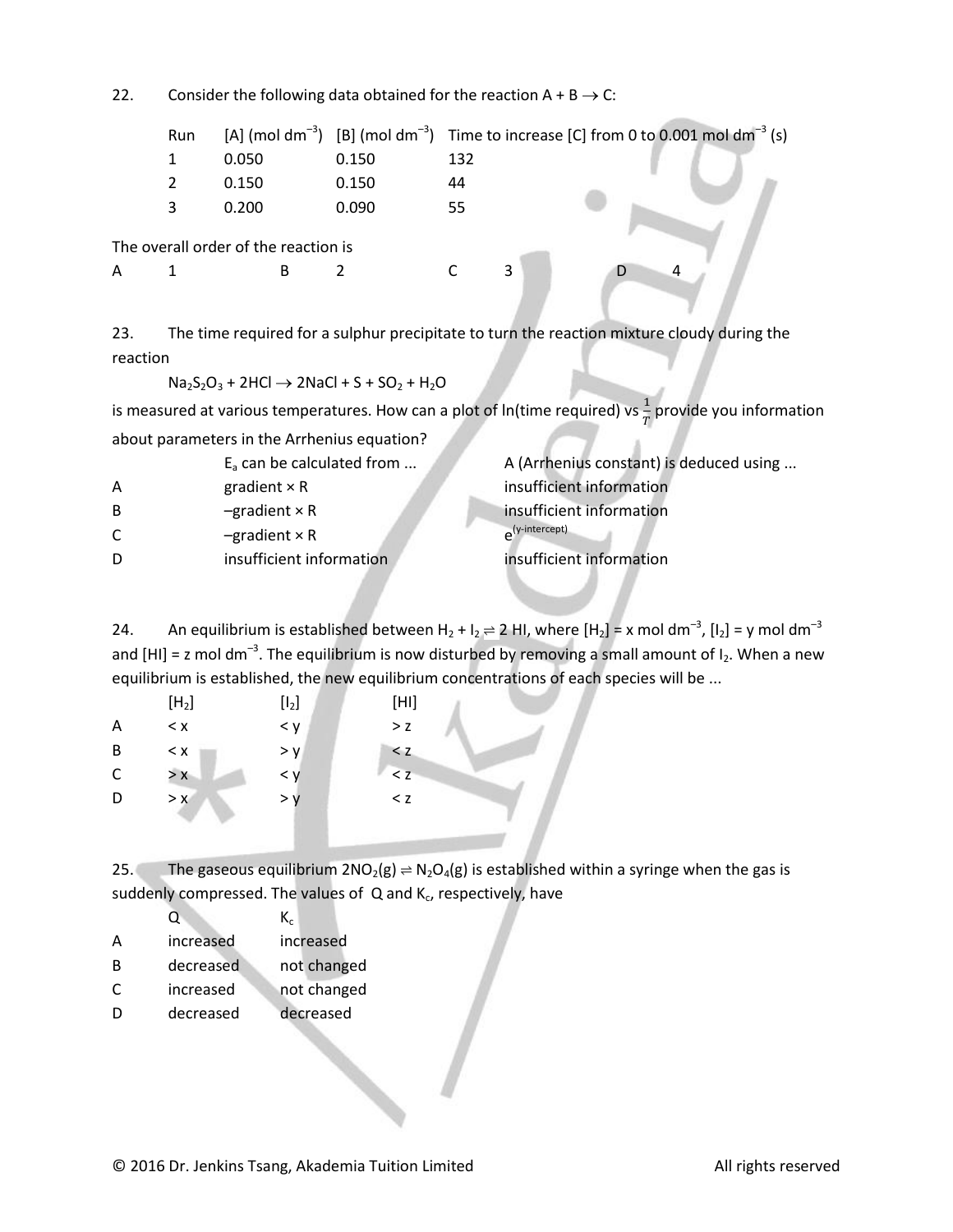26. The following equilibrium has been established in a 1.0 dm<sup>3</sup> solution:

 $P(aq) \rightleftharpoons Q(aq)$ 

with [P] = 1.2 mol dm<sup>-3</sup> and [Q] = 1.8 mol dm<sup>-3</sup>. The equilibrium is now disturbed by the addition of 1.0 mol of P. When equilibrium is re–established, the equilibrium concentration of P is

- A  $1.2 \text{ mol dm}^{-3}$ B  $1.6 \text{ mol dm}^{-3}$
- C 2.0 mol dm<sup>-3</sup> D 2.4 mol dm<sup>-3</sup>
- 27. The pH of water at 60  $^{\circ}$ C is 6.4; the pOH of water at the same temperature is ...
- A 6.4
- B 7.0
- C 7.6
- D 13.4

28.  $1.28 \times 10^{-6}$ g of hydrogen iodide, a strong acid (molar mass = 128 g mol<sup>-1</sup>), is dissolved in 10 dm<sup>3</sup> of water. The resulting pH of the solution is closest to

- A 1
- B 5
- C 7
- D 9

29. The pK<sub>a</sub> of a weak acid HA is 4.40. The pH of a 0.10 mol dm<sup>-3</sup> solution of HA has an approximate pH of ...

- A 2.20
- B 2.70
- C 3.40
- D 4.40

30. The value of K<sub>a</sub> for HPO<sub>4</sub><sup>2-</sup> is 10<sup>-11</sup>. Based on this information, the value of K<sub>b</sub> of which of the following species is  $10^{-3}$ ?

- $A$   $H_3PO_4$
- B  $H_2PO_4^-$
- C  $HPO<sub>4</sub><sup>2–</sup>$
- D  $PO_4^{3-}$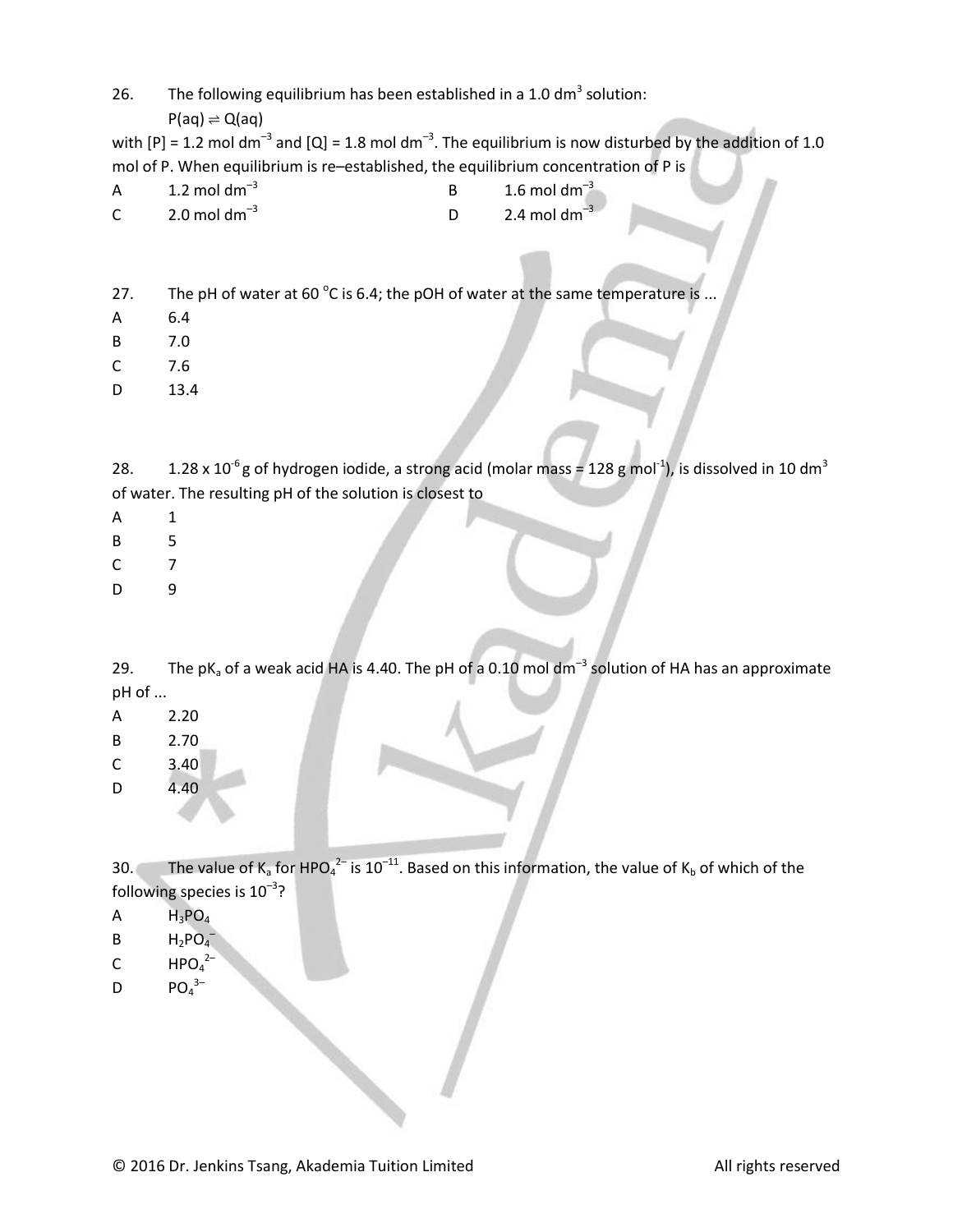- 31. Which of the following reaction involves the oxidation of chromium?
- A  $CrO_3 + H_2O \rightarrow H_2CrO_4$
- B  $Cr(OH)_3 + 6 F^- \rightarrow CrF_6^{3-} + 3 OH^-$
- C  $\text{Cr}_2\text{O}_7^2$  + 2 OH<sup>-</sup>  $\rightarrow$  2 CrO<sub>4</sub><sup>2-</sup> + H<sub>2</sub>O
- D  $CrCl_2 + 2 H_2O_2 \rightarrow H_2CrO_4 + 2 HCl$

32. When reacted with concentrated nitric acid, silver dissolves and forms silver nitrate, nitrogen dioxide and water. Choose the correct entry that describes the reaction:

- Role of silver Role of nitric acid
- A Base Proton donor
- B Oxidizing agent Proton donor
- C Reducing agent Hydrogen is reduced
- D Reducing agent Nitrogen is reduced

33. 39.00 cm<sup>3</sup> of 0.10 mol dm<sup>-3</sup> solution of molybdenum(III) chloride, MoCl<sub>3</sub>, exactly reacted with 13.00 cm<sup>3</sup> of acidified 0.20 mol dm<sup>-3</sup> KMnO<sub>4</sub> to form a dark brown MnO<sub>2</sub> precipitate. The final oxidation state of molybdenum is most likely ...

A +2 B +4 C +5 D +6

34. The following solutions are electrolyzed for the same amount of time using the same current; which solution will yield the largest mass of metal? (A<sub>r</sub>: Au = 197, Zn = 65.5, Cu = 63.5, Cd = 112)

- A gold(III) nitrate
- B zinc nitrate
- C copper(I) nitrate
- D cadmium(II) nitrate

35. Classify the following compounds:



- A tertiary bromoalkane, tertiary alcohol, tertiary amine
- B tertiary bromoalkane, tertiary alcohol, primary amine
- C tertiary bromoalkane, primary alcohol, primary amine
- D primary bromoalkane, primary alcohol, primary amine